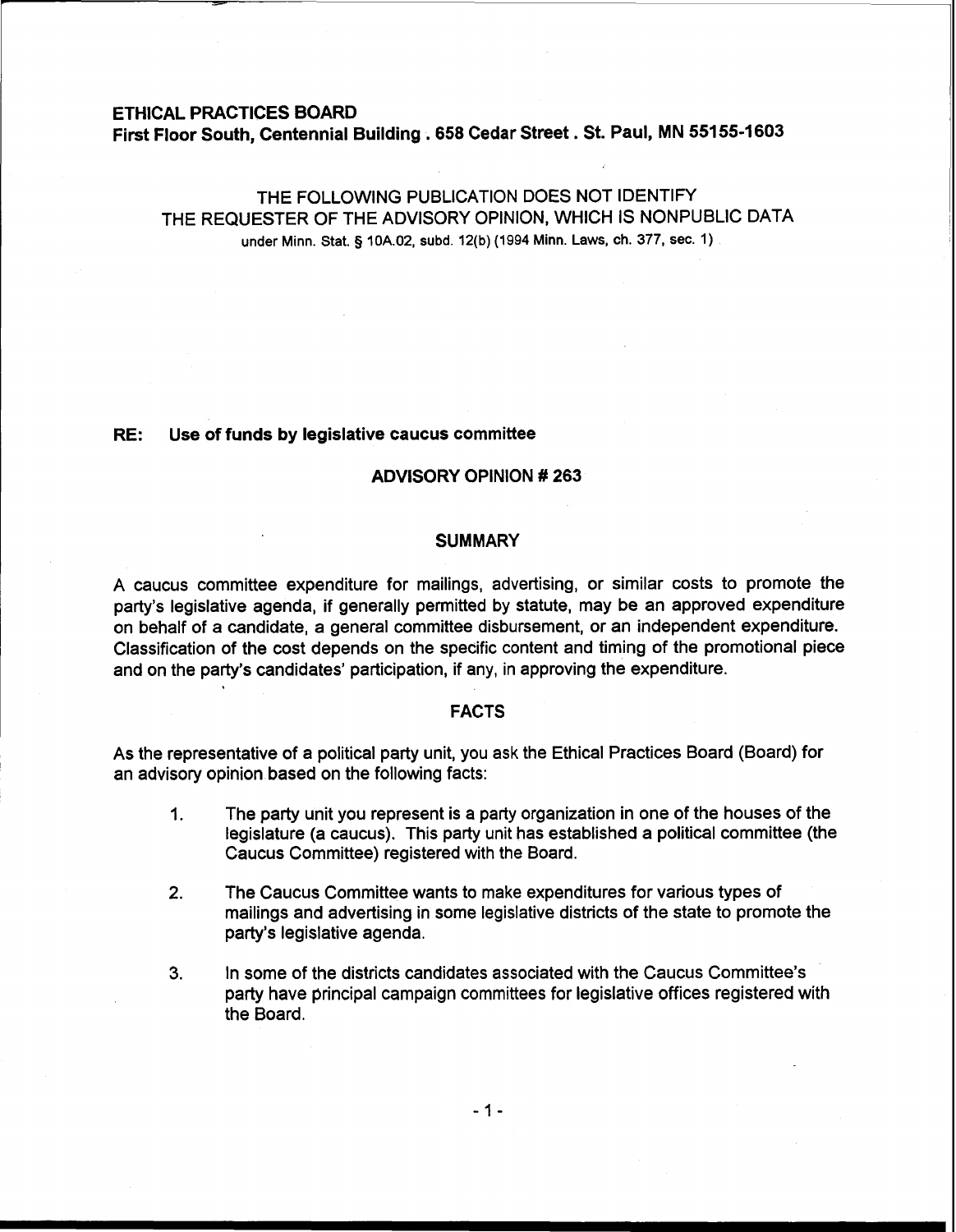- **4.** In some of the districts the incumbent legislator is a member of a party other than the Caucus Committee's party.
- **5.** The next general election in which any legislative offices will be elected will occur in 1998. Candidates will not be able to file for those offices until 1998, so it is not possible to be certain at this time whose names will appear on either the primary or general election ballots.
- **6.** You request the Board's direction with respect to whether the possible expenditures described above are to be allocated to individual candidates.

#### ISSUE ONE

May contributions received by a Caucus Committee be used to promote the committee's legislative agenda?

# **OPINION**

While you did not specifically ask for the Board's opinion on this preliminary issue, we state it in order to make it clear that in responding to the questions you do specifically ask, we are not determining whether the use of political committee funds for the purposes you contemplate is authorized by statute.

Use of political committee funds is governed primarily by Minnesota Statutes, chapter 2118, the Fair Campaign Practices Act, which is not under the Board's jurisdiction. To determine whether the proposed use is permitted under chapter 21 18, you will need to consult your own legal advisors.

For the purposes of discussing the specific issues you raise, we assume that you have independently determined that Caucus Committee funds may be used to promote your party's legislative agenda and that your only request to the Board is for direction on how you should report such an expenditure and whether it would constitute a contribution to any candidate affiliated with your political party.

### ISSUE TWO

Assuming that it is generally permitted by statute, is an expenditure by a Caucus Committee promoting the party's legislative agenda generally, without identifying any particular candidate, allocable to any of the party's candidates as a donation in kind?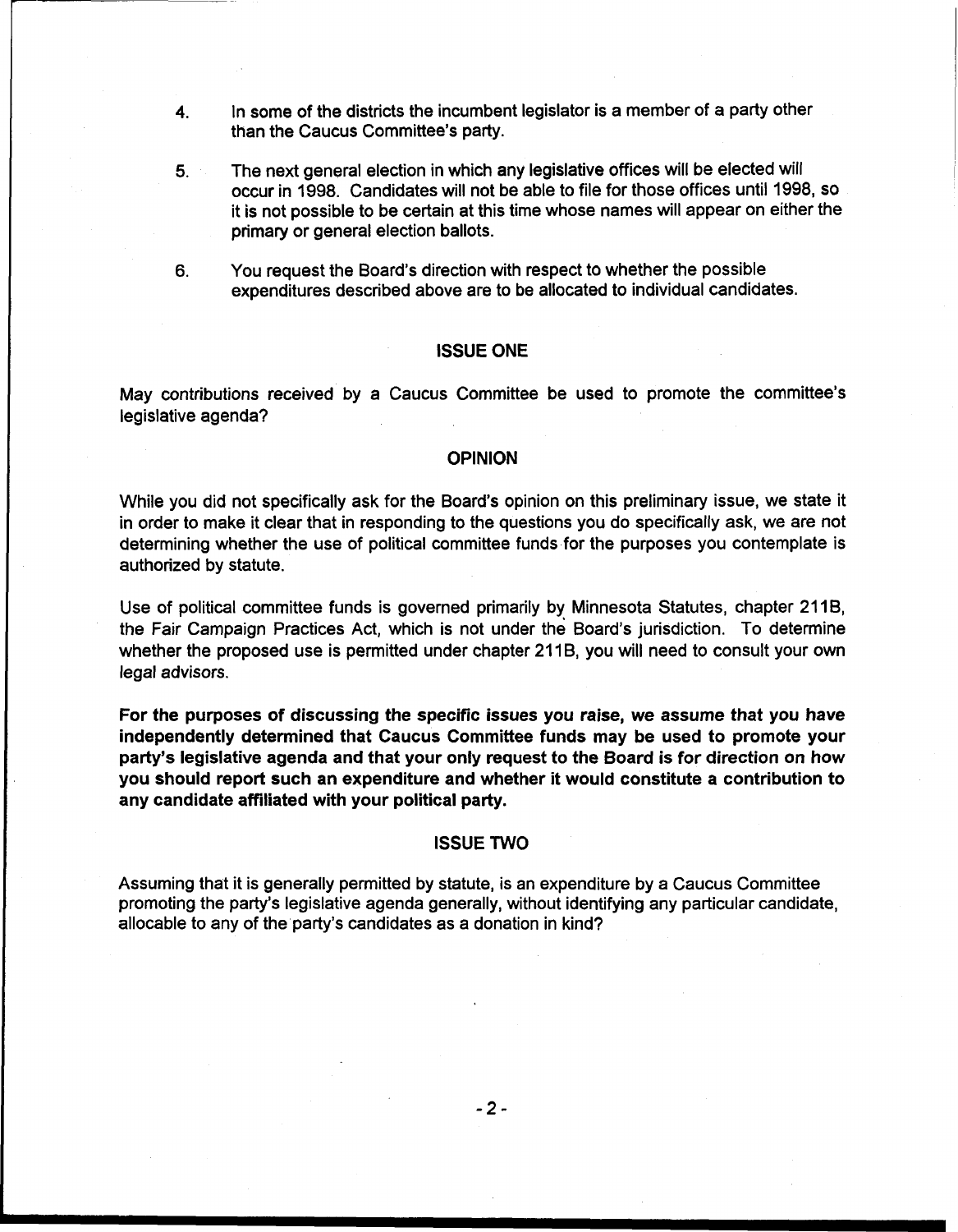# OPINION

No. An expenditure by a party unit committee which is limited to promoting the party's legislative agenda without identifying or referring to any candidate specifically is an expenditure on behalf of the political party unit itself and is not allocable to any candidate.

Such an expenditure must be reported on the committee's Report of Receipts and Expenditures under the "Other Disbursements" category.

#### ISSUE THREE

How is the expenditure categorized for reporting and allocation to candidates as a contribution if the name of the current incumbent legislator in the district, who is a member of another party, is specifically mentioned?

#### **OPINION**

If the name of an opposing candidate is specifically mentioned, the expenditure may be a committee disbursement not allocable to any candidate; it may be an approved expenditure which is a contribution to the approving candidates; or it may be an independent expenditure.

In general, an expenditure promoting a party's legislative agenda and specifically naming an opposing party's incumbent legislator, is assumed to be made for the purpose of influencing the nomination or election of the party's own candidates in the district for the same office (or future candidates if none are currently registered). Minn. Stat. **5** 10A.01, subd. 10. Determination of how such an expenditure is classified for reporting and contribution allocation purposes is governed by the criteria discussed below.

# Approved expenditure allocable to candidates

If an expenditure as described above is made with the authorization, with the expressed or implied consent, or in cooperation or in concert with, or at the request or suggestion of a candidate of your party in that district, or of the candidate's principal campaign committee, or agent, then the expenditure is generally an approved expenditure which is a contribution to that candidate. Minn. Stat. **3** 10A.01, subd. 10a.

When a candidate of the party will appear on the primary or general election ballot for the subject office in the district at the time the subject communication takes place, there is a conclusive presumption that the candidate has approved of the expenditure. In such a case, the expenditure is allocated to the candidate without the need for a specific manifestation of the candidate's approval. You should note, however, that making an expenditure on behalf of a candidate without first obtaining written approval is a violation of Minn. Stat. § 10A.17, subd. 2.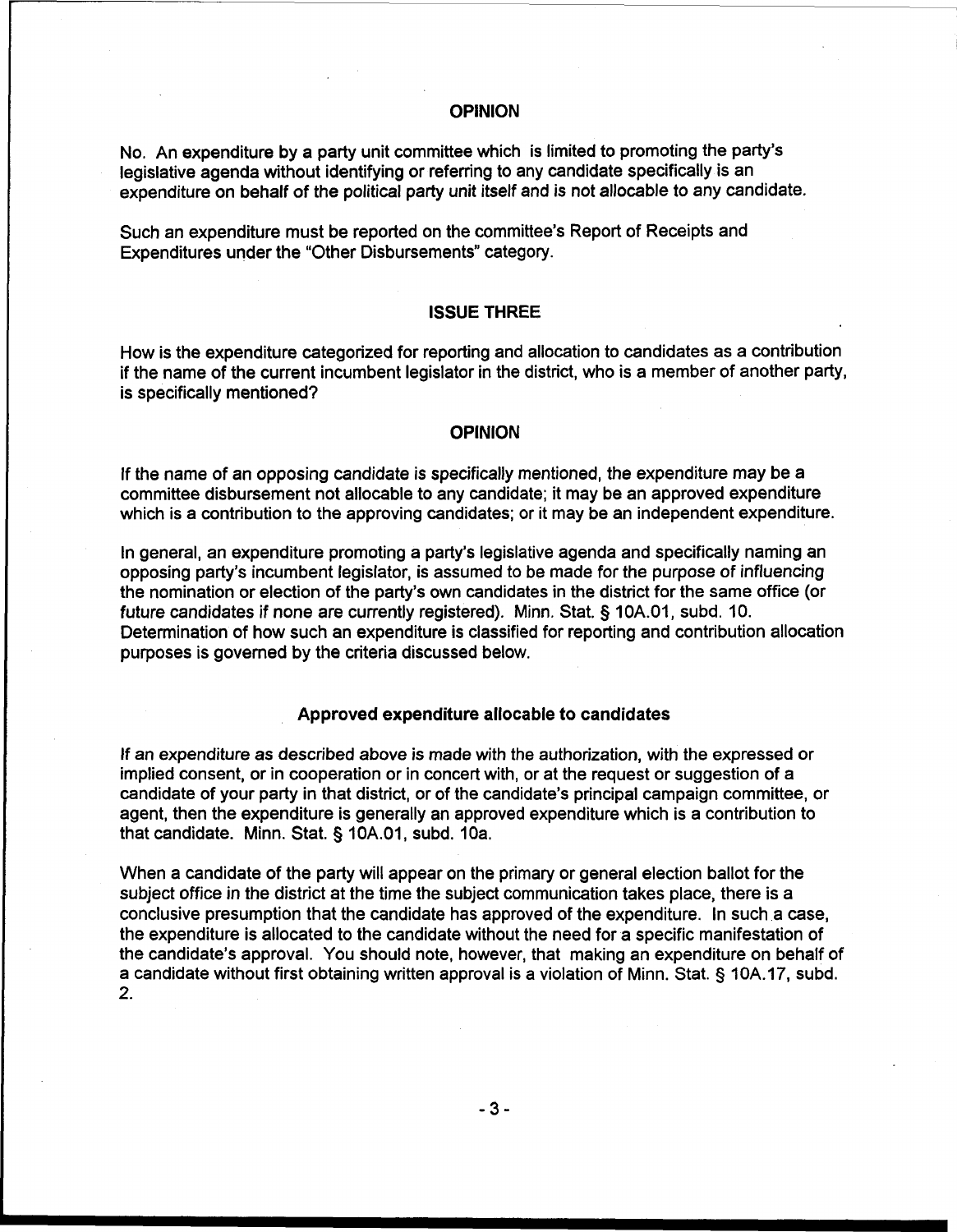If more than one of the party's candidates for the same office and district approve the expenditure, then it is to be allocated between them as a campaign contribution.

### **Independent Expenditure**

An expenditure as described above is an independent expenditure, not allocable to any candidate, if all three of the following criteria are met:

- 1. the expenditure expressly advocates the election or defeat of a clearly identified candidate in the district;
- **2.** the expenditure is made without the express or implied consent, authorization, or cooperation of, and not in concert with or at the request or suggestion of any candidate, or any candidate's principal committee or agent;
- **3.** the political party of the party unit making the expenditure does not have a candidate on the ballot for that office in the district at the time the communication paid for with the independent expenditure takes place;

Minn. Stat. § 10A.01, subd. 10b.

Communications which are the result of independent expenditures must include the disclaimer required by Minn. Stat. § 10A.17, subd. 4.

lndependent expenditures are reported in the independent expenditure category on the committee's Report of Receipts and Expenditures. The report must also include the affidavit related to independent expenditures required under Minn. Stat. § 10A.20, subd. 6a.

# **Committee disbursement**

An expenditure as described above which meets the requirements for an independent expenditure, except for the fact that it does not expressly advocate the defeat of the named opposing candidate, is a general disbursement of the committee. Such an expenditure is not allocable to any candidate as a contribution and must be reported under the "other disbursements" category on the committee's Report of Receipts and Expenditures.

 $Issued: 3 - 21 - 97$ 

Carolyn D. Rodriguez, Chair **Ethical Practices Board** 

 $-4-$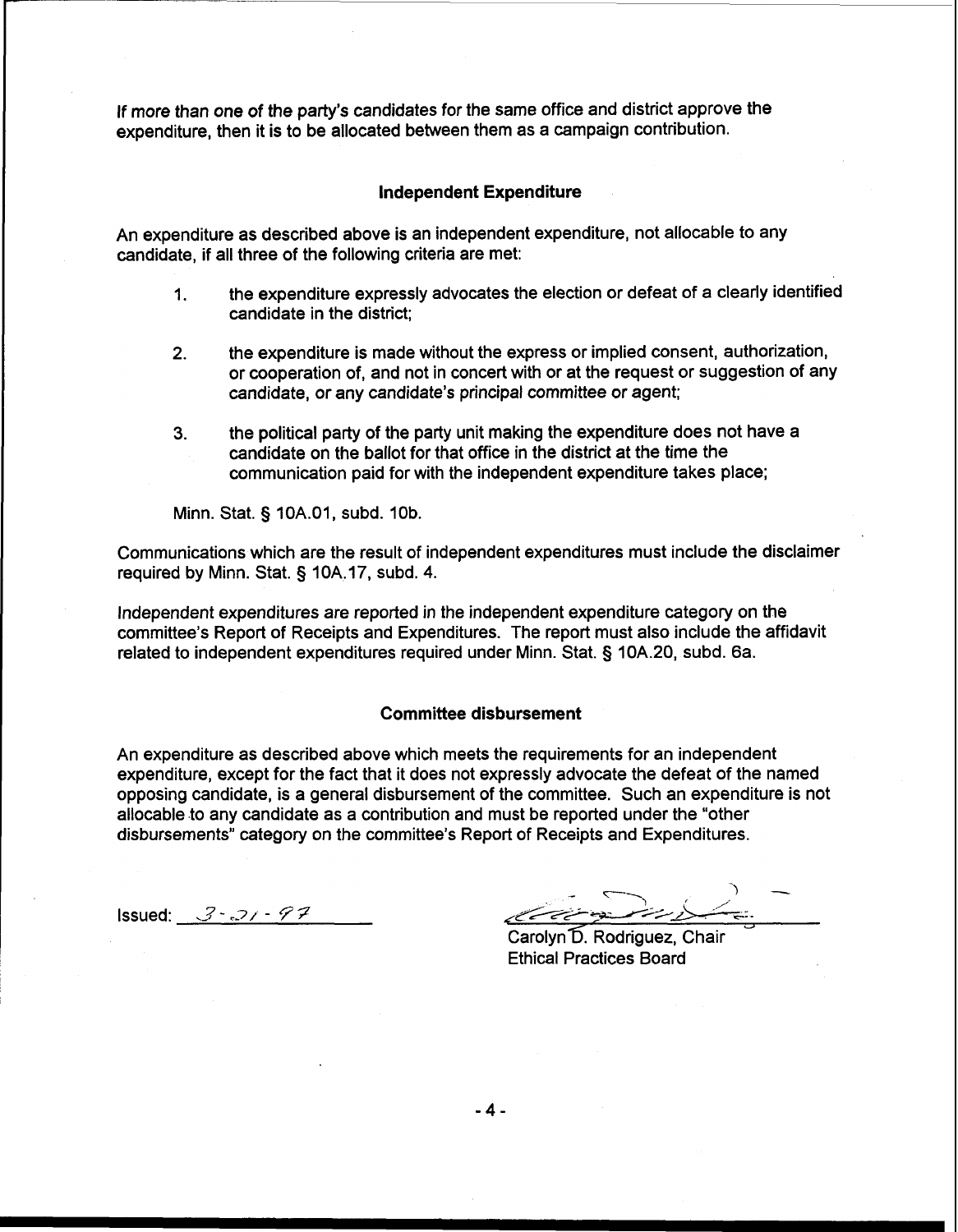# **CITED STATUTES**

 $\ddot{\phantom{a}}$ 

. . .

 $\mathbb{R}^n$  . The set

### **1 OA.O1 DEFINITIONS.**

Subdivision 1. For the purposes of sections 10A.O1 to 10A.34, the terms defined in this section have the meanings given them unless the context clearly indicates otherwise.

Subd. 10. Campaign expenditure. "Campaign expenditure" or "expenditure" means a purchase or payment of money or anything of value, or an advance of credit, made or incurred for the purpose of influencing the nomination or election of a candidate or for the purpose of promoting or defeating a ballot question.

An expenditure made for the purpose of defeating a candidate is considered made for the purpose of influencing the nomination or election of that candidate or any opponent of that candidate.

Subd. 10a. "Approved expenditure" means an expenditure made on behalf of a candidate by an entity other than the principal campaign committee of that candidate, which expenditure is made with the authorization or expressed or implied consent of, or in cooperation or in concert with, or at the request or suggestion of that candidate, the candidate's principal campaign committee or the candidate's agent. An approved expenditure is a contribution to that candidate.

Subd. 10b. Independent expenditure. "Independent expenditure" means an expenditure expressly advocating the election or defeat of a clearly identified candidate, which expenditure is made without the express or implied consent, authorization, or cooperation of, and not in concert with or at the request or suggestion of, any candidate or any candidate's principal campaign committee or agent. An independent expenditure is not a contribution to that candidate. An expenditure by a political party or political party unit, as defined in section 10A.275, subdivision 3, in a race where the political party has a candidate on the ballot is not an independent expenditure.

# **10A. 17 EXPENDITURES.**

Subd. 2. No individual or association may make an approved expenditure of more than \$20 without receiving written authorization as to the amount that may be spent and the purpose of the expenditure from the treasurer of the principal campaign committee of the candidate who approved the expenditure.

Subd. 4. Any individual, political committee, or political fund who independently solicits or accepts contributions or makes independent expenditures on behalf of any candidate shall publicly disclose that the expenditure is an independent expenditure. All written